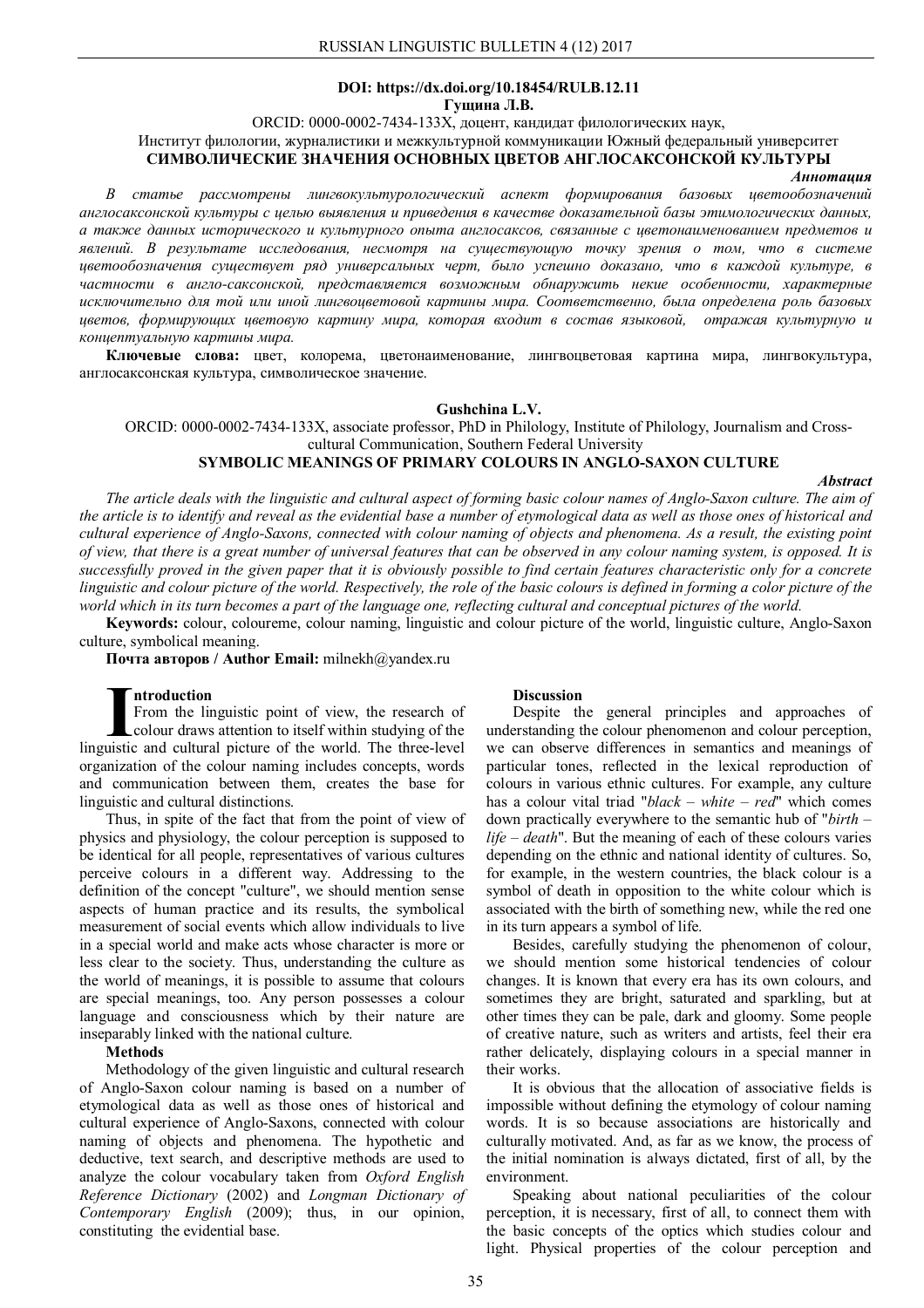sociocultural features of the colour usage are complementary. They also influence our perception and rate of the use of these or those colours [11]; [12].

In the English culture, colours were initially associated with natural phenomena or objects of the same colouring which are defined as standards, such as: *sky*, *soot*, *sun* and *blood* [5]. Later there appeared particular words to define concrete colouremes, such as: *yellow*, *black*, *white*.

It is known that in the English language the formation of the adjectives meaning colours has originated since the first tribes' migration. At the same time, colour terms of that time contained roots of the Indo-European and German languages: (modern: *red*, *green*, *blue*, *white*) [2, P. 136].

Further there appeared the words which united in themselves the function of a reference object, phenomenon and word-name, for example, "*blue*" + "*like a sky*" = *blue-sky colour*. R.M. Frumkina specifies that thus a large number of colouremes is formed: *lemon*, *opal*, etc. [6, P. 45].

As A.A. Braginа points out, the process of the formations of new colouremes took a long time. So, it took some centuries to transform the object which designated a colour into an appropriate adjective. At the same time, the English language of the  $15<sup>th</sup>$  century observed no more than 20 of such colouremes. Due to some geographical and historical factors, that process went unevenly, therefore, cases of language borrowings became frequent. Thus, the quantity of colouremes in the language was directly ratio to the level of the English cultural development [3].

A lot of colouremes lost their etymological connection over time and began to be perceived separately (*crimson*, *brown*).

The next stage of the English colouremes' development was the emergence of the model "*colour + a basic noun*" / "*the colour of the + N*": *the colour of the night* [4, P. 201].

The next period of replenishment of the colour naming vocabulary can be considered the end of the  $20<sup>th</sup>$  century where terms of colour began acquiring an absolutely new function, i.e. an advertising one. The evasion method from designation of exact colours and the focus on shades became gradually popular. The great influence on this phenomenon, undoubtedly, was rendered by the growth of the markets, trade distribution, as well as a huge range of goods and services which cannot do without bright advertising colours that attract customers' interest.

### **Results**

In general, briefly describing some distinctions and similarities of colour naming, some common features should be noted such as universality in the organizations of a paradigm of the main terms of colour and existence of the colour naming formed from a subject (*pearl-white* – a pearl, *fiery* – a fire, *raven* – a raven, etc.) [9]; [10]. Here are some distinctions such as: peculiar to English colour naming with a metaphorically rethought meaning (*Oxford-blue*, *Alice-blue*, *hunter's pink*), one of whose parts is a toponym or an anthroponym [7].

The following paradox is interesting: together with the change of a historic system of colour naming of any culture, colour symbolism undergoes a number of changes. However, neurophysiological principles of colour perception always remain unchangeable. In other words, colour perception is identical to all nations, but colour conceptualization is various because language expresses our consciousness but not that which occurs in a retina of an eye and a brain. Thus, the linguistic and colour picture of the world can express the culture only of a certain nation because in some other culture

it will have the fundamental differences which are characteristic only of the given culture [5, P. 238–239].

So, for example, the word "*red*" has sometimes opposite interpretations in different cultures. In Britain, the red colour symbolizes emotions of confusion and rage (*to turn red with embarrassment* / *anger*), military groups (*the Red Berets – Claret berets*, *the Red Devils – Red devils*, *soldiers of a paraborne regiment*) [9; 10]. The military feature of the coloureme of red in English is historically caused and originates from the thirty years' war of *white* and *red roses* which came to the end with the marriage and domination of the red rose. In the  $17<sup>th</sup>$  century in the British navy the red flag was introduced as a symbol of summons for a fight. Nowadays, it is the colour of uniforms of the English soldiers.

The white colour in the majority of cultures has a parallel with kindness, purity, joy and innocence (*a white pigeon*, *a white flag*). In the English culture, the white colour is associated with purity, innocence (*white boy* or *white son – the beloved son*), inoffensiveness (*a white lie*), professional activity (*a white-collar worker – an office worker*), festive events (*a white wedding – a wedding ceremony*), traditions (*white Christmas – traditional Christmas with the snow*), uselessness (*a white elephant – a burden*) [9]; [10].

English yellow has Indo-European roots *ghel* or *ghol* which at the same time meant both yellow and green colours. From the psychological point of view, yellow colour is considered to be the easiest and brightest, possessing stimulating and toning impacts on people's activity. In the western linguistic culture, yellow is the colour of fall, gold. Still sometimes we can come across such meanings of the yellow colour as of a disease and death. Moreover, from the Anglo-Saxon cultural point of view, the colour yellow is often used to represent a lack of courage and great danger (*yellow alert*) [9, P. 1549].

In the English culture, since ancient times the purple colour has been associated with the colour of the royalty because of the high cost of this paint (*born to the purple – born into a royal family*) [9, P. 1085].

The green colour is traditionally associated with prosperity, growth and life being connected with the image of blossoming greens and the nature on the whole. For example, in English literature and folklore green symbolizes the nature and its signs, such as: abundance and revival [8, P. 33]; [11, P. 55], vitality and freshness (*greenness*) [9, P. 578]. In its opposite meaning, we come across such meanings of the green colour as unhealthy pale in the face because of sickness, fear, etc. (*to turn green, to be green about the gills, to become green with anger, to be green with envy,* etc. [9, P. 578]) where it personifies oppression, boredom, jealousy and other negative emotions.

In the English culture, the grey colour symbolizes uncertainty, dullness, boredom and indifference (*life seems grey and joyless*; *a grey area – an area of uncertainty in knowledge*) as well as results of sudden fear or illness (*to turn grey*) [9, P. 580].

The black colour is traditionally associated with death, evil, mystery, and misfortune. In the English culture, the black colour expresses darkness (*black as coal*), misfortune (*a black day*), danger (*a black hole*, *a black spot*), disapproval, treachery (*a black list*, *a black ship*), illegality (*a black market*), diseases, death (*Black Death* – *Bubonic plague*) [9, P. 119].

# **Conclusion**

To sum up, we certainly can speak about the contents in stereotypes of colour naming of a peculiar colour code which